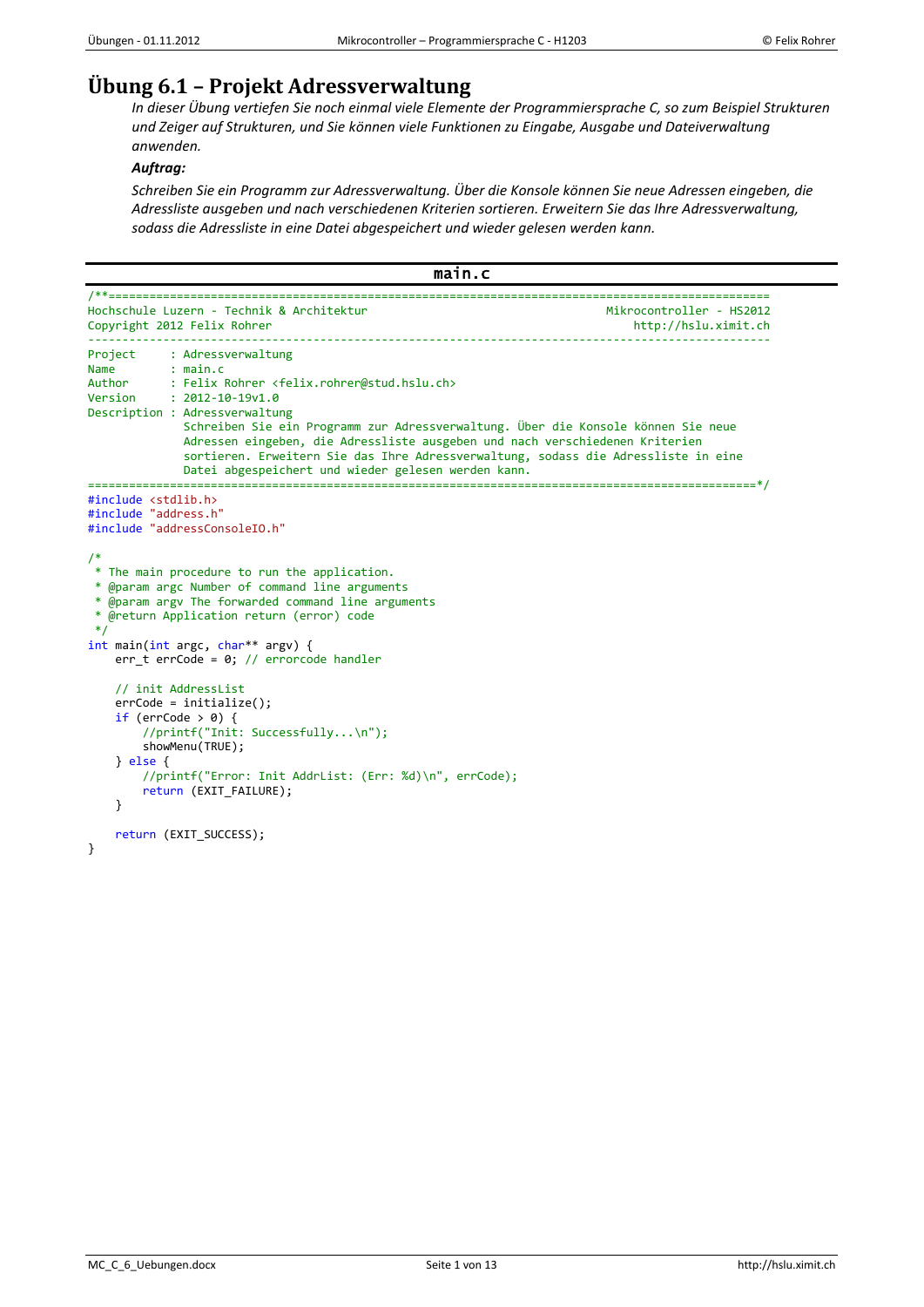address.h

```
/**=================================================================================================
Hochschule Luzern - Technik & Architektur<br>Copyright 2012 Felix Rohrer Mikrocontroller - HS2012
Copyright 2012 Felix Rohrer
                                     ----------------------------------------------------------------------------------------------------
Project : Adressverwaltung
Name : address.h<br>Author : Felix Robr
Author : Felix Rohrer <felix.rohrer@stud.hslu.ch><br>Version : 2012-10-19v1.0
            : 2012 - 10 - 19v1.0Description : Adressverwaltung
==================================================================================================*/
#ifndef ADDRESS_H
#define ADDRESS_H
#define PATH_SIZE 255 // File Path Buffer Size
#define TRUE 1 // Boolean True
#define FALSE 0 // Boolean False
/**
 * Custom Error Return Code
*/
typedef enum errorCode {
    SUCCESS = 1, // OK<br>UNKNOW = 0, // uncUNKNOW = \theta, // undef status<br>ERROR = -1, // general erro
    ERROR = -1, // general error<br>NOMEMORY = -2, // alloc, realloc
                       = -2, // alloc, realloc failed
    FILECREATEERROR = -11, // fopen failed<br>FILECLOSEERROR = -12, // fclose failed
                       = -12, // fclose failed
 FILENOTFOUNDERROR = -13, // file not found
 FILEREADERROR = -14 // file read failed
} err_t;
/**
 * Defines address struct
 */
#define MAXSTRLEN 45 // Max String Len 
typedef struct address_ {
     char firstname[MAXSTRLEN+1];
     char lastname[MAXSTRLEN+1];
     char street[MAXSTRLEN+1];
     unsigned int zip;
     char city[MAXSTRLEN+1];
     unsigned int index;
} address_t, address_p;
/**
* Defines address List
*/
typedef struct addressList_ {
     address_t* addr;
     int size;
} addressList_t, addressList_p;
/**
* Init AddressList (Allocate Memory)
 * @return Success / Error Status Code
 */
err_t initialize(void);
/**
 * List the current Address List (with CallBack Function for Output)
 * @param showAddrEntryFN CallBack Function for Output
 */
void listAddress(void (*showAddrEntryFN)(int, address_t*));
/**
* Add a new Address to the List (Values)
 * @param lastname Lastname of the new entry
 * @param firstname Firstname of the new entry
 * @param street Street of the new entry
 * @param zip Zip of the new entry
 * @param city City of the new entry
 * @return Success / Error Status Code
 */
err t addAddressValues(char* lastname, char* firstname, char* street, int zip, char* city);
/**
* Add a new Address to the list (Address Object Pointer)
 * @param newAddress Pointer to the new Address
 * @return Success / Error Status Code
```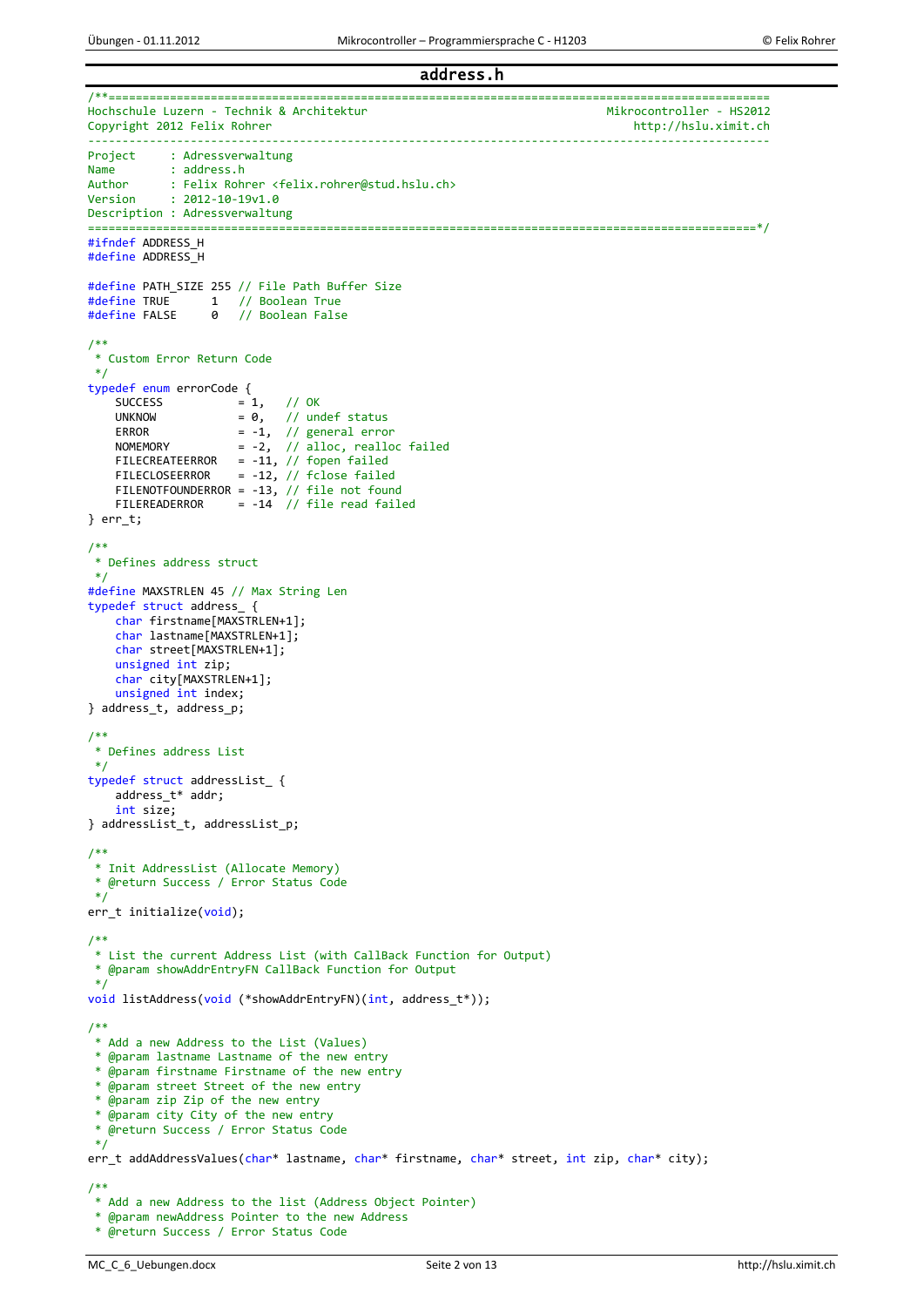\*/

```
err_t addAddress(address_p newAddress);
/**
* Clear Address List in the Memory (free & re-malloc)
* @return Success / Error Status Code
*/
err_t clearAddress(void);
/**
* Save the current AddressList to a File
* @param path Path to File for save
 * @param num Number or Addresses Loaded
 * @return Success / Error Status Code
*/
err_t saveAddrFile(char* path, int* num);
/**
* Load Addresses from a File and them to the current AddressList
* @param path Path to File for reading
 * @param num Number or Addresses Loaded
 * @return Success / Error Status Code
 */
err_t readAddrFile(char* path, int* num);
/**
* Defines SortMode
*/
typedef enum { NAME=1, STREET, ZIP, CITY} sortmode; // SortMode
/**
* Sort Address by Sortmode with a modified (stable!) QuickSort
* @param mode Sortmode, i.e. NAME, STREET, ZIP or CITY
 * @return Success / Error Status Code
 */
err_t sortAddress(sortmode mode);
/**
* Compare Function pointer
*/
typedef int (*compfn)(const void *a, const void *b);
/**
* Comparator by Name
 * @param a Address 1
 * @param b Address 2
* @return Compare Result, >0 if Addr2 is bigger than Addr1
 */
int compareByName(const void *a, const void *b);
/**
* Comparator by Street
 * @param a Address 1
 * @param b Address 2
 * @return Compare Result, >0 if Addr2 is bigger than Addr1
*/
int compareByStreet(const void *a, const void *b);
/**
* Comparator by Zip
 * @param a Address 1
 * @param b Address 2
 * @return Compare Result, >0 if Addr2 is bigger than Addr1
 */
int compareByZip(const void *a, const void *b);
/**
* Comparator by City
 * @param a Address 1
 * @param b Address 2
* @return Compare Result, >0 if Addr2 is bigger than Addr1
 */
int compareByCity(const void *a, const void *b);
#endif /* ADDRESS_H */
```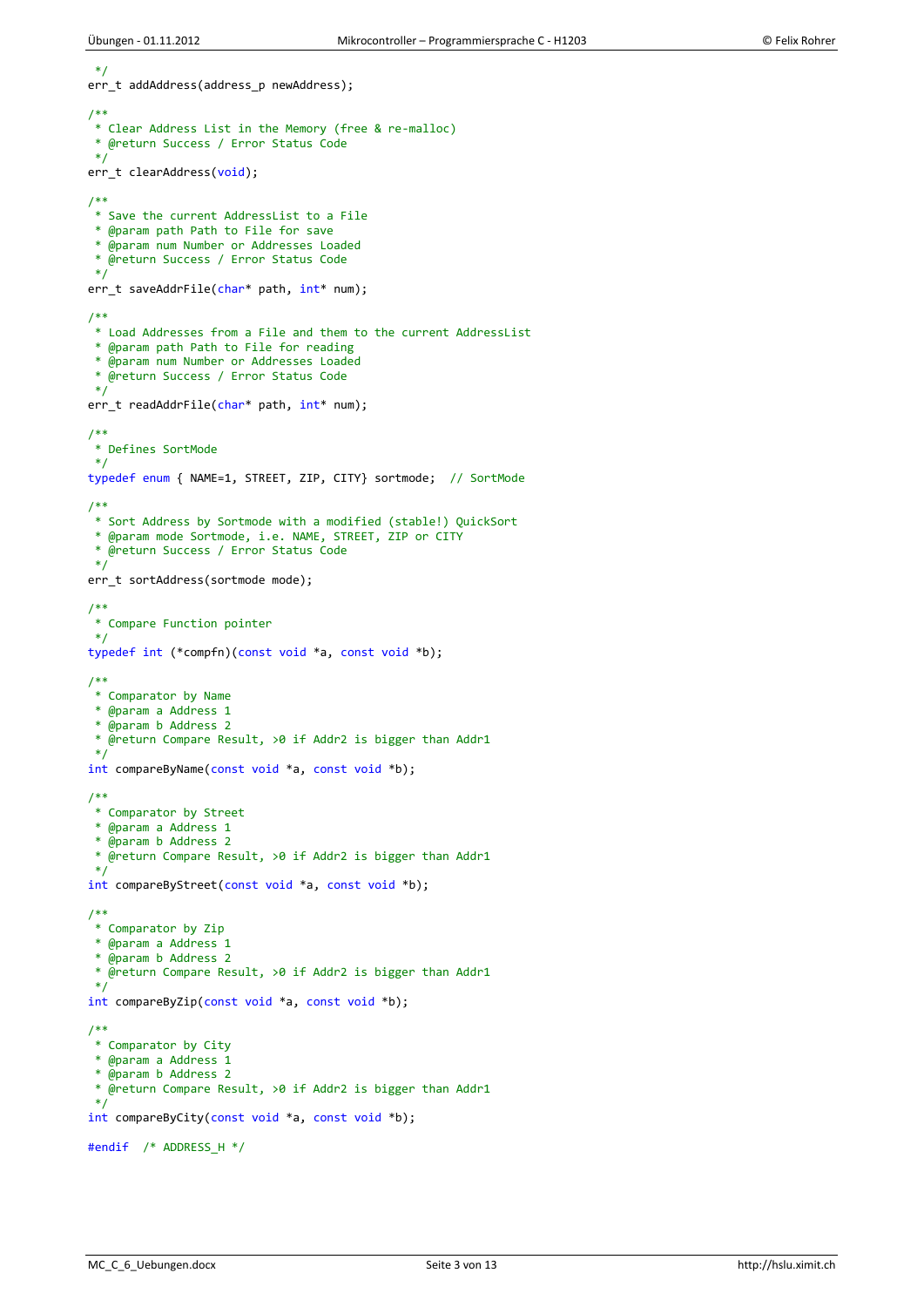address.c

```
/**=================================================================================================
Hochschule Luzern - Technik & Architektur<br>Copyright 2012 Felix Rohrer Mikrocontroller - HS2012
Copyright 2012 Felix Rohrer
                                           ----------------------------------------------------------------------------------------------------
Project : Adressverwaltung
Name : address.c<br>Author : Felix Roh
Author : Felix Rohrer <felix.rohrer@stud.hslu.ch><br>Version : 2012-10-19v1.0
            : 2012 - 10 - 19v1.0Description : Adressverwaltung
==================================================================================================*/
#include <stdlib.h>
#include <stdio.h>
#include <string.h>
#include <ctype.h>
#include "address.h"
#include "addressFileIO.h"
// Global VAR: Addresslist
addressList_t* addrList = NULL;
err t initialize(void)
{
     //create a new List
     addrList = (addressList_t*) malloc(sizeof(addressList_t));
     if (addrList) { // allocate Memory successfully?
         addrList->addr = NULL;
         addrList->size = 0;
         return SUCCESS;
     } else {
         return NOMEMORY;
     };
}
void listAddress(void (*showAddrEntryFN)(int, address t*))
{
     int i; // tmp counter
    for (i=0; i<addrList->size; i++) {
         showAddrEntryFN(i+1, &(addrList->addr[i])); // Use CallBack Function for Output
     }
}
err_t addAddressValues(char* lastname, char* firstname, char* street, int zip, char* city)
{
     address_p newAddr; // Address Object to fill and add
     strcpy(newAddr.firstname, firstname);
     strcpy(newAddr.lastname, lastname);
     strcpy(newAddr.street, street);
    newAddr.zip = zip; strcpy(newAddr.city, city);
     return addAddress(newAddr);
}
err_t addAddress(address_p newAddress)
{
     int count; // Address Counter
     count = addrList->size;
    if (count == 0) {
          // alloc new memory
        addrList->addr = (address_t*) malloc(sizeof(address_t));
     } else {
         // realloc memory
        addrList->addr = (address_t*) realloc(addrList->addr, sizeof(address_t) * (count + 1));
     }
     if (addrList->addr) {
         // Add new Node
         strcpy(addrList->addr[count].firstname, newAddress.firstname);
         strcpy(addrList->addr[count].lastname, newAddress.lastname);
         strcpy(addrList->addr[count].street, newAddress.street);
        addrList\text{-}zaddr[count].zip = newAddress,zip; strcpy(addrList->addr[count].city, newAddress.city);
         addrList->addr[count].index = count;
         addrList->size = ++count;
         return SUCCESS;
     } else {
         return NOMEMORY;
     }
```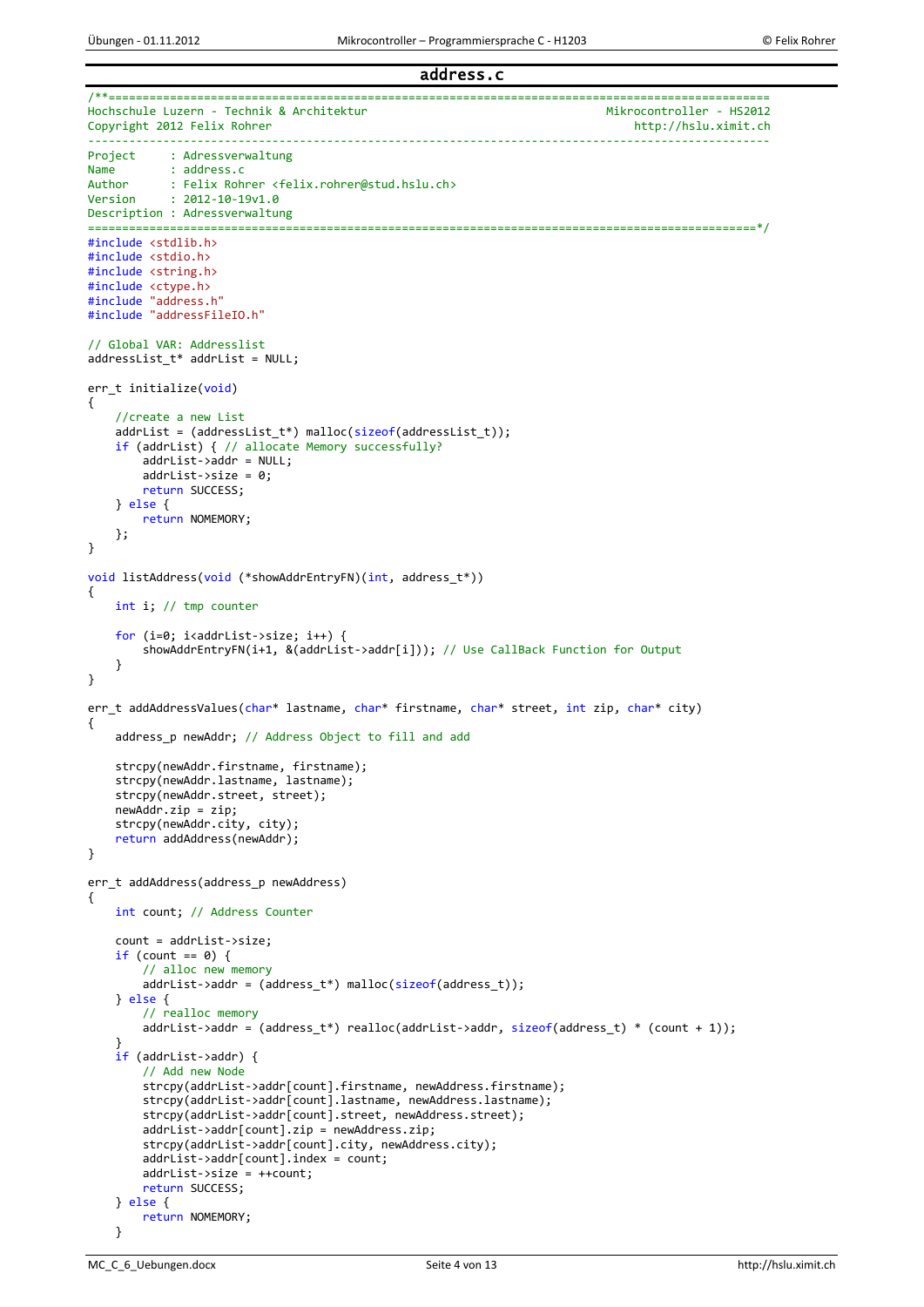```
}
err t clearAddress(void)
{
     // release memory
     free(addrList);
     // alloc new memory
     return initialize();
}
err t saveAddrFile(char* path, int* num)
{
     return writeFile(path, addrList, formatCSVTab, num);
}
err_t readAddrFile(char* path, int* num)
{
     return readFile(path, addrList, lineParser, num);
}
err t sortAddress(sortmode mode)
{
     int i; // temp counter, used for stable sort
     // qsort(Beginning address of array, Number of elements, Size of each element, Pointer to compare 
function
     switch (mode) {
         case NAME:
            qsort(addrList->addr,addrList->size, sizeof(address t), (compfn)compareByName);
             break;
         case STREET:
             qsort(addrList->addr,addrList->size, sizeof(address_t), (compfn)compareByStreet);
             break;
         case ZIP:
             qsort(addrList->addr,addrList->size, sizeof(address_t), (compfn)compareByZip);
             break;
         case CITY:
             qsort(addrList->addr,addrList->size, sizeof(address_t), (compfn)compareByCity);
             break;
 }
     // update index - used for stable sort
    for (i=0; i<addrList->size; i++) {
        addrList\text{-}zaddr[i].index = i; }
     return SUCCESS;
}
int compareByName(const void *a, const void *b)
{
    int res;<br>
char name1[2*MAXSTRLEN + 1]; // Buffer for addres
                                         // Buffer for address 1 Name<br>// Buffer for address 2 Name
    char name2\overline{2}<sup>*</sup>MAXSTRLEN + 1];
    address t *addr1 = (address t*) a; // address 1, cast param
    address_t *addr2 = (address_t*) b; // address 2, cast param // Copy Lastname and Firstname into one String
     strcpy(name1, addr1->lastname);
     strcat(name1, addr1->firstname);
     strcpy(name2, addr2->lastname);
     strcat(name2, addr2->firstname);
     // Compare String Value 'Lastname Firstname'
     res = strcasecmp(name1, name2); // Compare String (ignore case)
    if (res == 0) { // stable sort
         res = addr1->index - addr2->index;
     }
     return res;
}
int compareByStreet(const void *a, const void *b)
{
    int res; \sqrt{2} // errorcode handler
    address_t *addr1 = (address_t*) a; \frac{1}{4} address 1, cast param
    address_t *addr = (address_t *) b; // address 2, cast param // Compare String Value 'Street'
     res = strcasecmp(addr1->street, addr2->street); // ignore case
    if (res == 0) { // stable sort
         res = addr1->index - addr2->index;
     }
```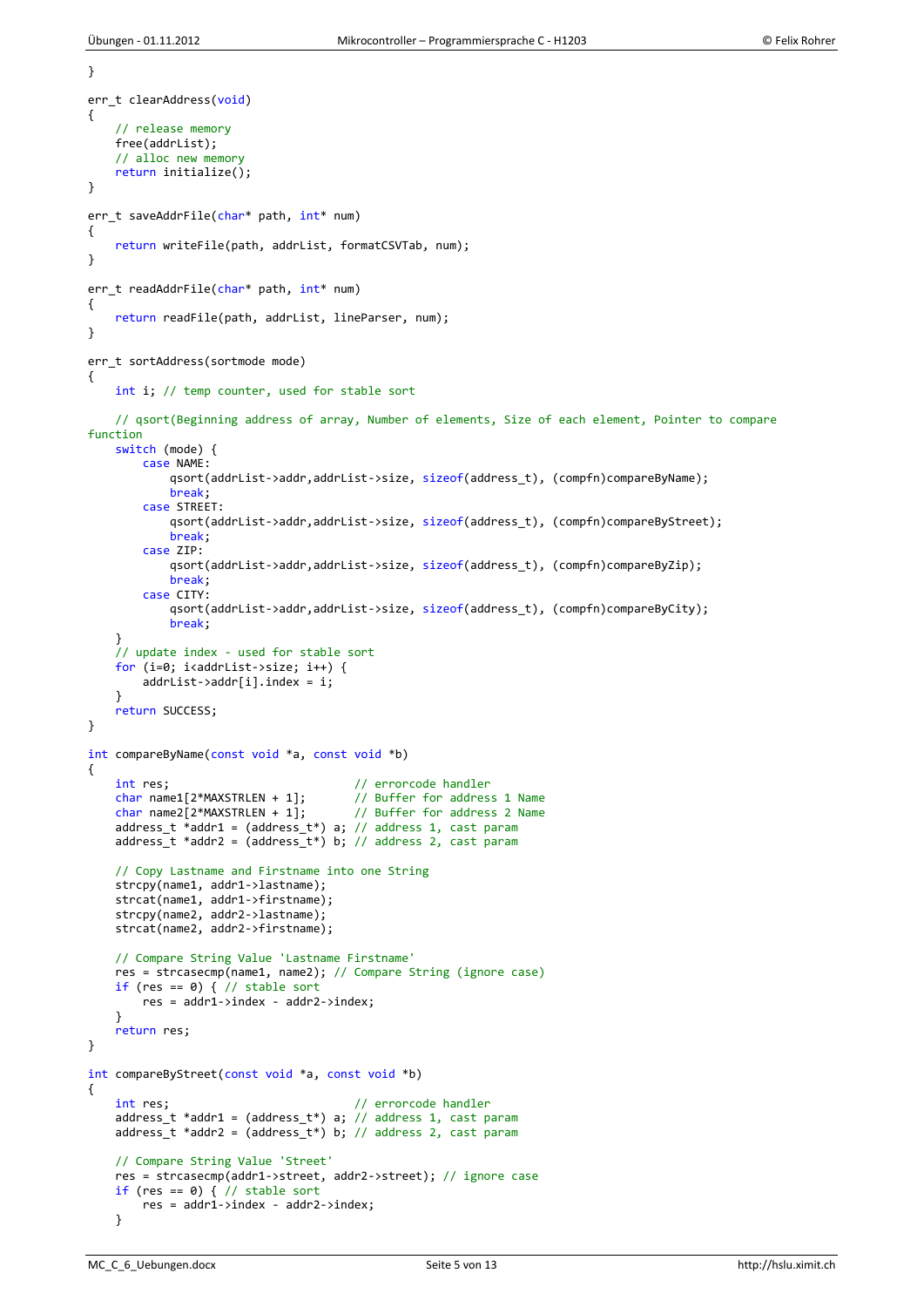```
 return res;
}
int compareByZip(const void *a, const void *b)
{
 int res; // errorcode handler
 address_t *addr1 = (address_t*) a; // address 1, cast param
 address_t *addr2 = (address_t*) b; // address 2, cast param
    // Compare Int value 'Zip'
 res = addr1->zip - addr2->zip;
 if (res == 0) { // stable sort
       res = addr1 - yindex - addr2 - yindex; }
     return res;
}
int compareByCity(const void *a, const void *b)
{
    int res; \frac{1}{2} // errorcode handler
    address_t *addr1 = (address_t*) a; // address 1, cast param
   adress_t *addr2 = (address_t*) b; // address 2, cast param // Compare String Value 'City'
 res = strcasecmp(addr1->city, addr2->city);
    if (res == \theta) { // stable sort
       res = addr1->index - addr2->index;
    }
     return res;
}
```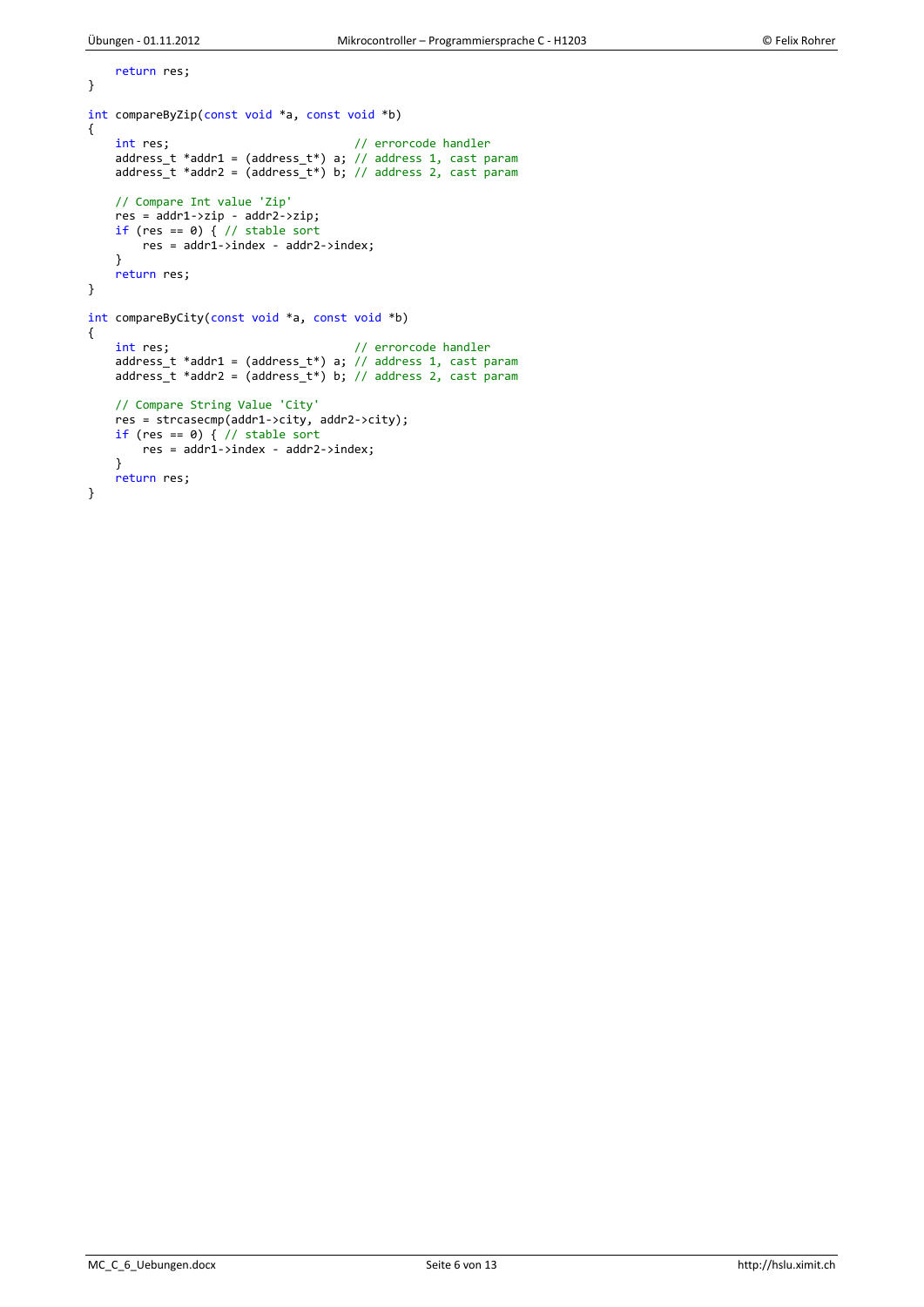#### addressConsoleIO.h

/\*\*================================================================================================= Hochschule Luzern - Technik & Architektur<br>Copyright 2012 Felix Rohrer Mikrocontroller - HS2012 Copyright 2012 Felix Rohrer ---------------------------------------------------------------------------------------------------- Project : Adressverwaltung<br>Name : addressConsoleIO. Name : addressConsoleIO.h<br>Author : Felix Rohrer <felix Author : Felix Rohrer <felix.rohrer@stud.hslu.ch><br>Version : 2012-10-19v1.0  $: 2012 - 10 - 19v1.0$ Description : Adressverwaltung Adressen aus der Konsole einlesen, bestehende ausgeben ==================================================================================================\*/ #ifndef ADDRESSCONSOLEIO\_H #define ADDRESSCONSOLEIO\_H /\*\* \* Main Menu \* @param showMainMenu Use Large or Small Menu \*/ void showMenu(int showMainMenu); /\*\* \* Show Main Menu Desc: Large \*/ void showMainMenuLarge(void); /\*\* \* Show Main Menu Desc: Small \*/ void showMainMenuSmall(void); /\*\*  $*$  GUI Add a new Address \*/ void addAddressGUI(void); /\*\* \* GUI Save the current AddressList to a File \*/ void saveAddrFileGUI(void); /\*\* \* GUI Load Addresses from a File and them to the current AddressList \*/ void readAddrFileGUI(void); /\*\* \* GUI Sort Address by Sortmode with a modified (stable!) QuickSort \* @param mode Sortmode, i.e. NAME, STREET, ZIP or CITY \*/ void sortAddressGUI(sortmode mode); /\*\* \* GUI Clear Address List in the Memory (free & re-malloc) \*/ void clearAddressGUI(void); /\*\* \* GUI Show one Address (CallBack Function) \* @param count Index #Number \* @param addr Addres to display \*/ void displayAddr(int count, address\_t\* addr); /\*\* \* Show the current Address List \*/ void listAddressGUI(void); #endif /\* ADDRESSCONSOLEIO\_H \*/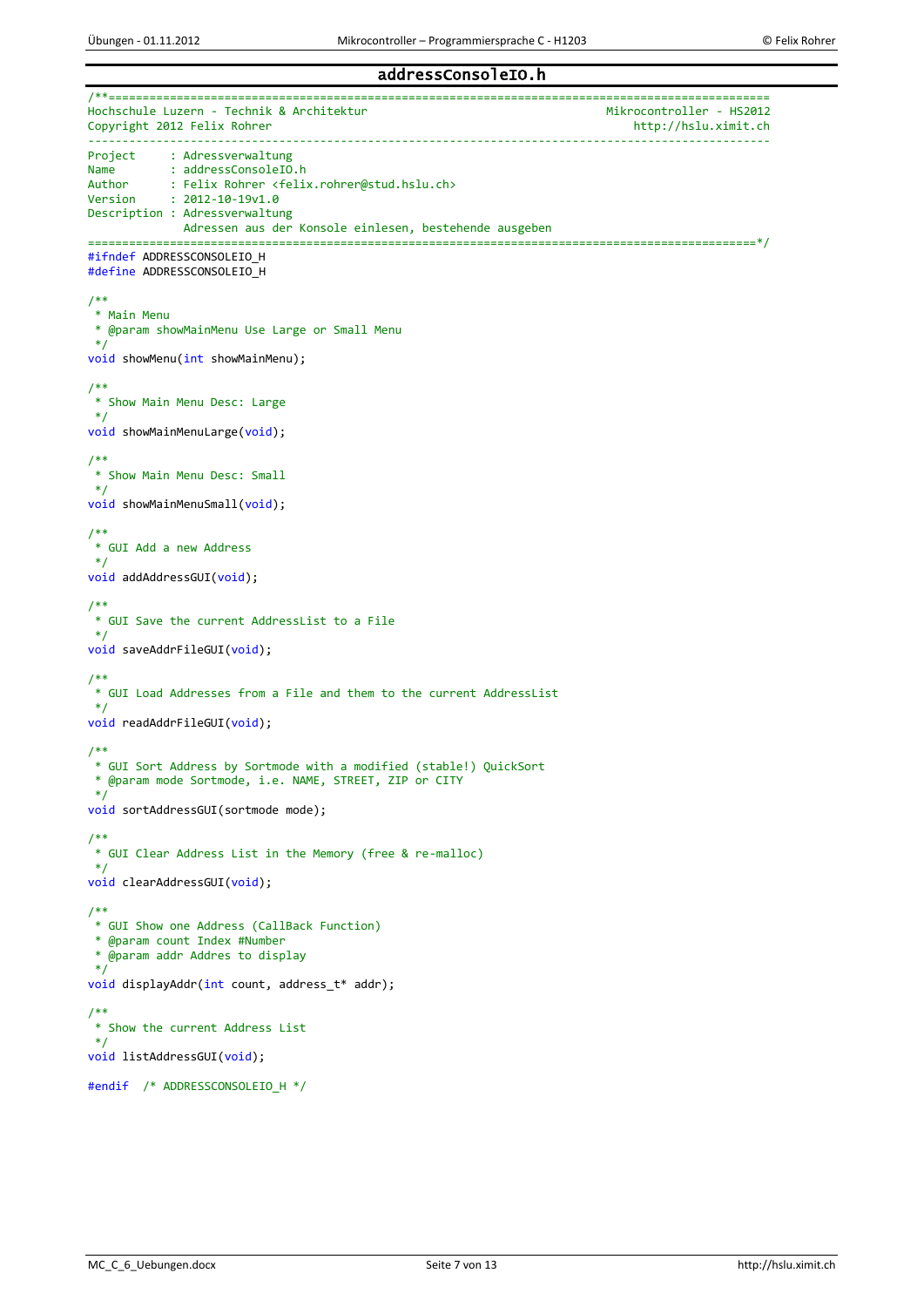#### addressConsoleIO.c

```
/**=================================================================================================
Hochschule Luzern - Technik & Architektur<br>Copyright 2012 Felix Rohrer Mikrocontroller - HS2012
Copyright 2012 Felix Rohrer
                                            ----------------------------------------------------------------------------------------------------
Project : Adressverwaltung<br>Name : addressConsoleIO
Name : addressConsoleIO.c<br>Author : Felix Robrer <felix
Author : Felix Rohrer <felix.rohrer@stud.hslu.ch><br>Version : 2012-10-19v1.0
            : 2012 - 10 - 19v1.0Description : Adressverwaltung
               Adressen aus der Konsole einlesen, bestehende ausgeben
==================================================================================================*/
#include <stdio.h>
#include <string.h>
#include "address.h"
#include "addressConsoleIO.h"
void showMenu(int dispLargeMenu)
{
    char menu = ' '; // buffer for key, user menu choice
     int listAfterSort = TRUE;
     do // Menu (until Q pressed)
     {
          if (dispLargeMenu) {
              // show Main Menu Desc (large)
              showMainMenuLarge();
              dispLargeMenu = FALSE;
          } else {
              // show Main Menu Desc (small)
              showMainMenuSmall();
 }
          printf(" » Please choose: ");
         while (!isalnum(menu = getchar())); // Solange einlesen bis Zahl oder Buchstabe
          menu = toupper(menu);
          switch(menu){
          case 'N': // Insert a new address
              addAddressGUI();
              break;
          case 'L': // List stored addresses
              listAddressGUI();
              break;
          case 'C': // Clear stored addresses
              clearAddressGUI();
              break;
          case 'R': // Read addresses from file
              readAddrFileGUI();
              break;
          case 'S': // Save addresses to file
              saveAddrFileGUI();
              break;
          case 'M': // Show Main Menu
              dispLargeMenu = TRUE;
              break;
          case '1': // Sort addresses by name & List them
              sortAddressGUI(NAME);
              break;
          case '2': // Sort addresses by street & List them
              sortAddressGUI(STREET);
              break;
          case '3': // Sort addresses by zip & List them
              sortAddressGUI(ZIP);
              break;
          case '4': // Sort addresses by city & List them
              sortAddressGUI(CITY);
              break;
 }
    } while(menu != 'Q');
}
```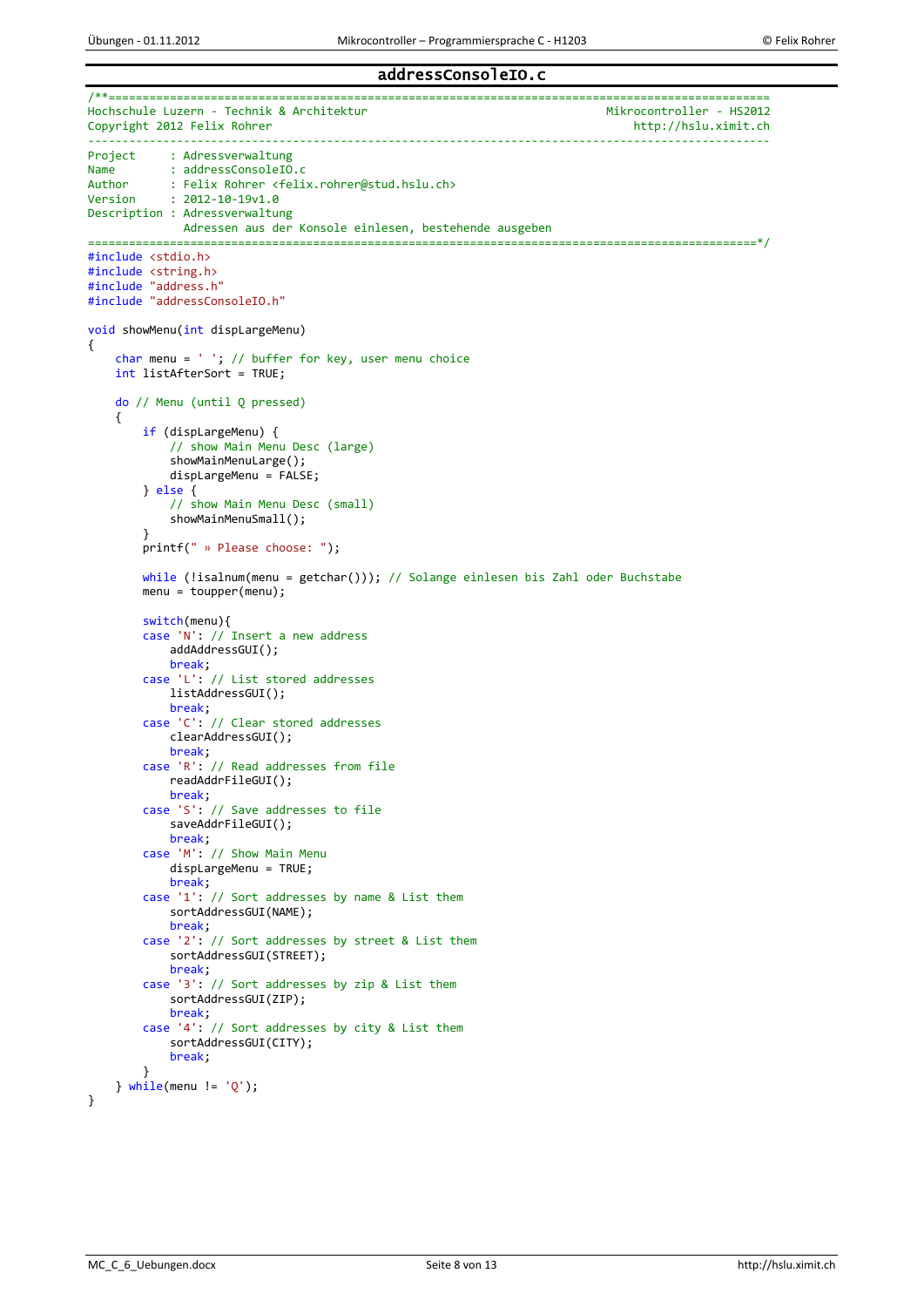```
void showMainMenuLarge(void)
{
        printf("\n");<br>printf("\frac{1}{\sqrt{2}} printf("╔═════════════════════════════════════════════════════════════════════════════╗\n");
 printf("║ _ _ _ __ __ ║\n");
printf("┃    /_\\ __| |__| |_ _ ___ ______ | \\/ |__ _ _ _ _ _ _ _ __ _ _ _ _    ||\n");
 printf("║ / _ \\/ _` / _` | '_/ -_|_-<_-< | |\\/| / _` | ' \\/ _` / _` / -_) '_| ║\n");
 printf("║ /_/ \\_\\__,_\\__,_|_| \\___/__/__/ |_| |_\\__,_|_||_\\__,_\\__, \\___|_| ║\n");
 printf("║ |___/ ║\n");
 printf("╠═════════════════════════════════════════════════════════════════════════════╣\n"); 
        printf(" Select an option \begin{array}{c} \text{printf("} \\ \text{N}: \text{Insert a new address} \end{array} 1 : Sort addresses by name \begin{array}{c} \text{minf("} \\ \text{minf(")} \end{array}printf(" \begin{array}{ccc} \text{N : Insert a new address} \\ \text{I : Sort addresses by name} \\ \text{I : List stored addresses} \\ \text{I : Sort addresses by street} \end{array}printf(" L: List stored addresses 2 : Sort addresses by street \begin{bmatrix} \n\langle n'' \rangle \end{bmatrix};<br>printf(" C: Clear stored addresses 3 : Sort addresses by zip \begin{bmatrix} \n\langle n'' \rangle \end{bmatrix};
        printf(" C : Clear stored addresses 3 : Sort addresses by zip \begin{bmatrix} \n\lambda^n \\
\lambda^n\n\end{bmatrix}; printf(" \begin{bmatrix} \n\lambda^n \\
\lambda^n\n\end{bmatrix};
        printf(" \begin{array}{c|c} \n\text{printf("} & 4: \text{Sort addresses by city} \\
\text{printf("} & \text{R}: \text{Read addresses from file} \\
\text{num1: } \n\end{array}Printf Read addresses from file<br>
printf(\mathbf{R} : Read addresses to file \mathbf{Q} : Quit \mathbf{Q} = 2012 Felix Rohrer \n");
         printf("║ S : Save addresses to file Q : Quit © 2012 Felix Rohrer║\n");
 printf("╚═════════════════════════════════════════════════════════════════════════════╝\n"); 
}
void showMainMenuSmall(void)
{
        printf("\n");<br>printf("\frac{1}{\sqrt{2}}printf("<del>╔══════╗╒═╒════╗</del>╤════╗╤
 printf("║ N: New ║ L: List ║ C: Clear ║ R: ReadFile ║ S: SaveFile ║ M: Menu ║ Q: Quit ║\n");
printf("<mark>╠══════╩═════╪</mark>════╧╬════╧╩════╤╤══╩════════╧╬═══════╧╚══════╧╩══════╣╲<sup>╖</sup>");
        printf("\begin{bmatrix} 1: \text{sort by name} \\ \text{printf} \end{bmatrix} 2: sort by street \begin{bmatrix} 3: \text{sort by zip} \\ \text{4: sort by city} \\ \text{ln"} \end{bmatrix} printf("╚══════════════════╩════════════════════╩═════════════════╩═══════════════════╝\n");
}
void addAddressGUI(void)
{
     int res; // errorcode handler
     char firstname[MAXSTRLEN+1]; // Buffer for Firstname
     char lastname[MAXSTRLEN+1]; // Buffer for Lastname
    char street[MAXSTRLEN+1-5]; // Buffer for Street<br>char streetNbr[5+1]; // Buffer for Street
                                     // Buffer for Street Number<br>// Buffer for Zip
    unsigned int zip; <br>
char citv[MAXSTRLEN+1]; // Buffer for Citv
    char city[MAXSTRLEN+1];
    size_t length; \frac{1}{2} // Lenght of Street, combine Street + StreetNbr
 printf("\n\n┌─────────────────────────────────────────────────────────────────────────────┐\n");
printf("\vert Add new address \vert \setminus n'');
 printf("├─────────────────────────────────────────────────────────────────────────────┘\n");
    printf(" Firstname: ");
 scanf("%s", firstname);
 printf("│ Lastname: ");
 scanf("%s", lastname);
 printf("│ Street: ");
 scanf("%s", street);
 printf("│ Street Nbr: ");
 scanf("%s", streetNbr);
 printf("│ Zip: ");
 scanf("%i", &zip);
 printf("│ City: ");
    \frac{\text{scanf("%s", city)};}{\text{printf("}} printf("├──────────────────────────────────────────────────────────────────────────────\n");
     // combine street & streetnumber
     length = strlen(street);
     street[length] = ' ';
    street[length+1] = '\0;
     strcat(street, streetNbr);
     // add new addr.
     res = addAddressValues(lastname, firstname, street, zip, city);
    if (res != SUCCESS) {
        printf("| ERROR: Could not add new address! (Err: %i)\n", res);
     } else {
        printf("| New address added successfully.\n");
    }<br>printf("<sup>L</sup>
 printf("└──────────────────────────────────────────────────────────────────────────────\n");
}
void saveAddrFileGUI(void)
{
     err_t res; // errorcode handler
     char path[PATH_SIZE]; // filepath, filename buffer
    int count = 0; // counter of addresses
     printf("\n\n┌─────────────────────────────────────────────────────────────────────────────┐\n");
```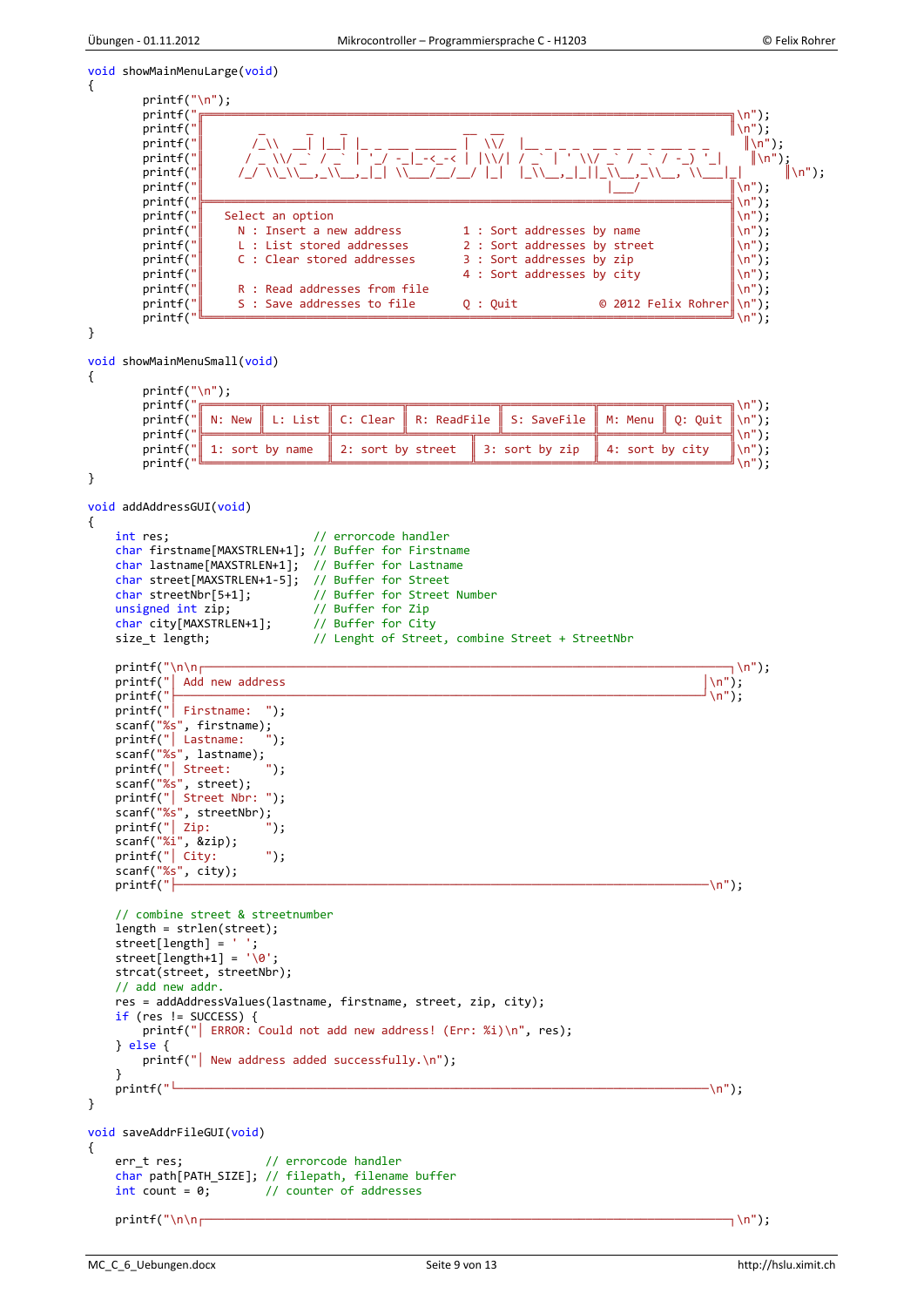```
printf("| Save to file │\setminusn");
 printf("├─────────────────────────────────────────────────────────────────────────────┘\n");
   printf(" Please enter filename: ");
   scanf("%s", path); res = saveAddrFile(path, &count); // Save AddressList to a File
   if (res != SUCCESS) {
        printf("│ ERROR: Could not write file! (Err: %i)\n", res);
    } else {
       printf("| Save done. %i addresses saved into file '%s'\n", count, path);
   }<br>printf("<sup>L</sup>
 printf("└──────────────────────────────────────────────────────────────────────────────\n");
}
void readAddrFileGUI(void)
{
 err_t res; // errorcode handler
 char path[PATH_SIZE]; // filepath, filename buffer
   int count = 0; \frac{1}{2} // counter of addresses
printf("\n\n┌─────────────────────────────┐\n");
printf("| Load from file \setminus \setminus n");
 printf("├─────────────────────────────────────────────────────────────────────────────┘\n");
 printf("│ Please enter filename: ");
   scanf("%s", path); res = readAddrFile(path, &count); // Read Addresses from a File and add them to the current AddressList
    if (res != SUCCESS) {
        printf("│ ERROR: Could not read file '%s'! (Err: %i)\n", path, res);
    } else {
       printf("| Load done. %i addresses loaded from file '%s'.\n", count, path);
    }
    printf("└──────────────────────────────────────────────────────────────────────────────\n");
}
void sortAddressGUI(sortmode mode)
{
    err_t res; // errorcode handler
    res = sortAddress(mode); // SortAddress by SortMode
   if (res == SUCCESS) {
        printf(" » Address List successfully sorted...\n");
    } else {
       printf(" » ERROR: Address List could not be sorted! (Err: %i)\n", res);
    }
}
void clearAddressGUI(void)
{
    err_t res; // errorcode handler
    res = clearAddress(); // free & re-malloc memory
   if (res == SUCCESS) \{ printf(" » Address List cleared...\n");
    } else {
       printf(" » ERROR: Address List could not be cleared! (Err: %i)\n", res);
    }
}
void displayAddr(int count, address_t* addr)
{
    char nameBuff[2*MAXSTRLEN+1]; // Buffer for Lastname + Firstname
    sprintf(nameBuff, "%s %s", addr->lastname, addr->firstname);
    printf("│ %4i %-25.24s%-25.24s%-5d%.16s\n",
            count,
            nameBuff,
            addr->street,
            addr->zip,
            addr->city);
}
void listAddressGUI(void)
{
printf("\n\n┌─────────────────────────────┐\n");
printf("| Address List │\setminusn");
 printf("├─────────────────────────────────────────────────────────────────────────────┘\n");
   printf("| %4s %-25s%-25s%-5s%s\n", "#", "Name", "Street", "Zip", "City");
   listAddress(displayAddr); // ListAddress with CallBack Function displayAddr -> Console Stdout printf("Letter");
 printf("└──────────────────────────────────────────────────────────────────────────────\n");
}
```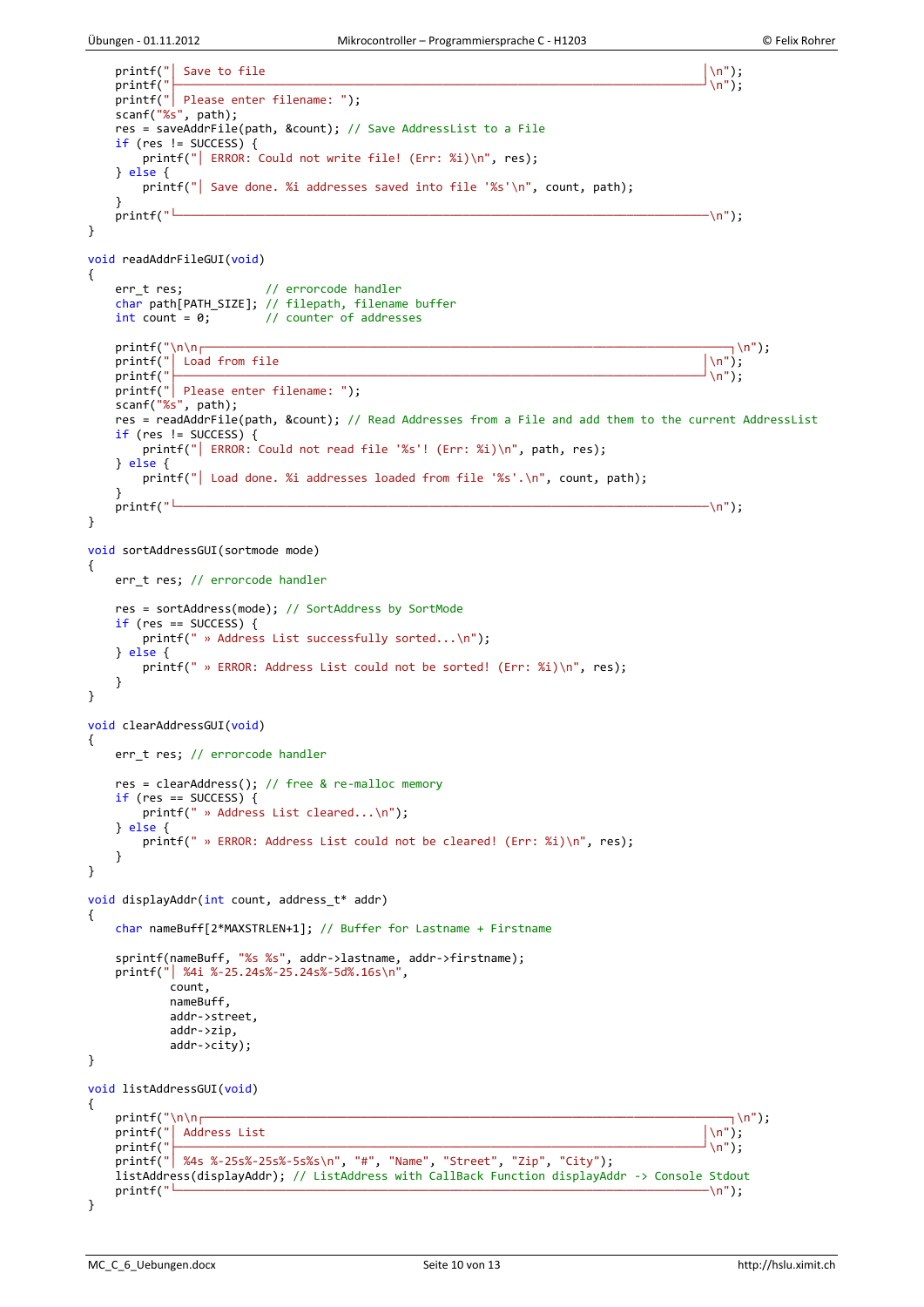## addressFileIO.h

/\*\*=================================================================================================

Hochschule Luzern - Technik & Architektur<br>Copyright 2012 Felix Rohrer Mikrocontroller - HS2012 Copyright 2012 Felix Rohrer ---------------------------------------------------------------------------------------------------- Project : Adressverwaltung Name : addressFileIO.h<br>Author : Felix Robrer <f Author : Felix Rohrer <felix.rohrer@stud.hslu.ch><br>Version : 2012-10-19v1.0  $: 2012 - 10 - 19v1.0$ Description : Adressverwaltung Adressen in eine Datei (csv) speichern oder aus einer Datei importieren. ==================================================================================================\*/ #ifndef ADDRESSFILEIO\_H #define ADDRESSFILEIO\_H /\*\* \* Parse the line to get the Address Details \* @param line Addres Line from CSV Export \* @return Success / Error Status Code \*/ err t lineParser(char\* line); /\*\* \* Export AddressList to a CSV\_File \* @param path Filepath, Filename for the csv-File \* @param addrList Pointer to the current AddressList \* @param formatCSVfn CallBack-Function to format the Output \* @param num Return value how many Addresses are exporet \* @return Success / Error Status Code \*/ err\_t writeFile(char\* path, addressList\_t\* addrList, err\_t (\*formatCSVfn)(address\_t\*, char\*), int\* num); /\*\* \* Import AddressList from a CSV-File \* @param path Filepath, Filename for the csv-File \* @param addrList Pointer to the current AddressList \* @param lineParserFn CallBack-Function for the LineParser (Format) \* @param num Returnh value how many Addresses are imported \* @return Success / Error Status Code \*/ err\_t readFile(char\* path, addressList\_t\* addrList, err\_t (\*lineParserFn)(char\*), int\* num); /\*\* \* CallBack-Function to Format the Export: CSV by Tab \* @param addr Pointer to one Address \* @param line Formated Output String \* @return Success / Error Status Code \*/ err t formatCSVTab(address t\* addr, char\* line); /\*\* \* CallBack-Function to Format the Export: CSV by Semicolon \* @param addr Pointer to one Address \* @param line Formated Output String \* @return Success / Error Status Code \*/ err\_t formatCSVSemicolon(address\_t\* addr, char\* line); #endif /\* ADDRESSFILEIO\_H \*/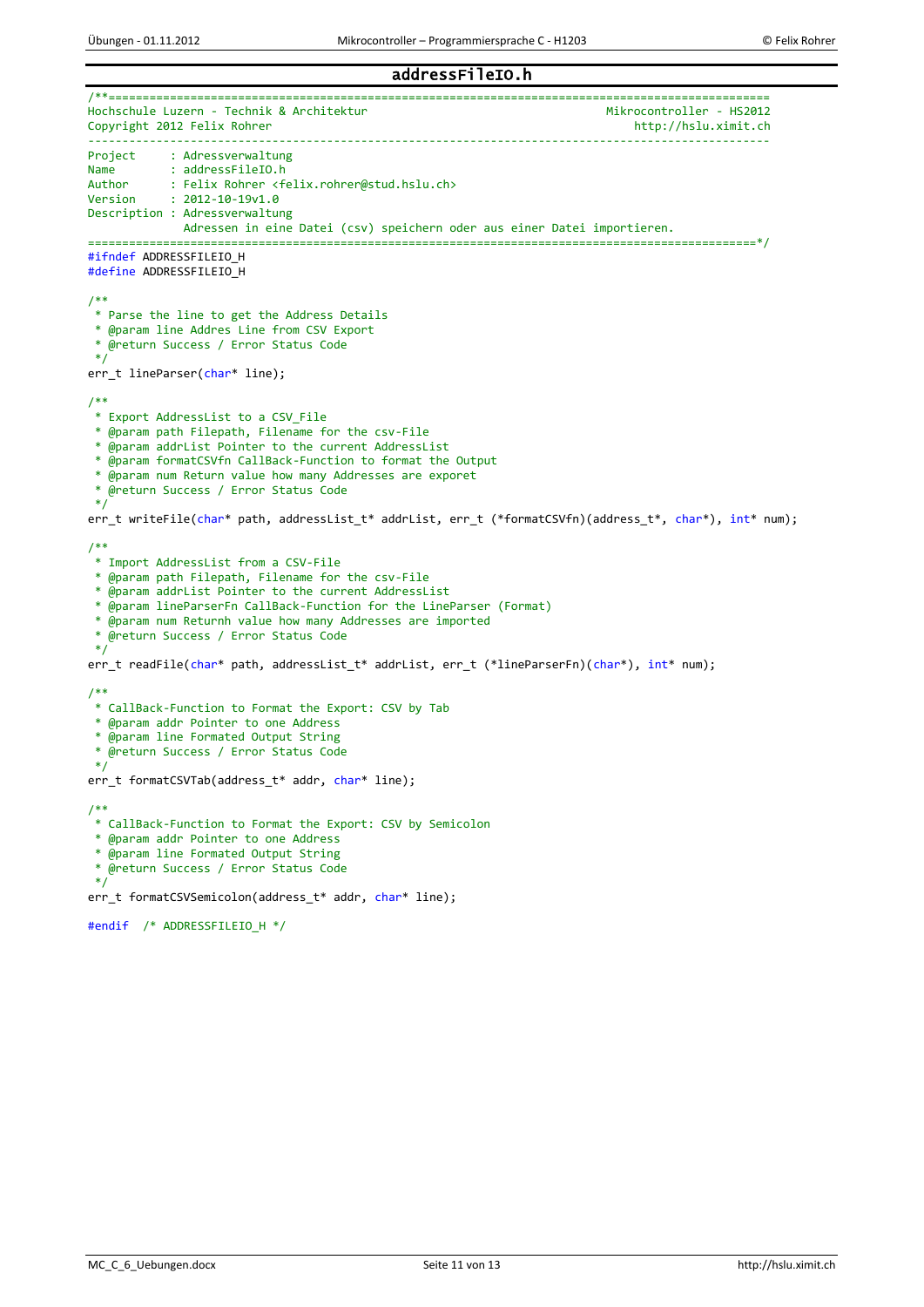## addressFileIO.c

```
/**=================================================================================================
Hochschule Luzern - Technik & Architektur<br>Copyright 2012 Felix Rohrer Mikrocontroller - HS2012
Copyright 2012 Felix Rohrer
                                       ----------------------------------------------------------------------------------------------------
Project : Adressverwaltung
Name : addressFileIO.c<br>Author : Felix Robrer <f
Author : Felix Rohrer <felix.rohrer@stud.hslu.ch><br>Version : 2012-10-19v1.0
            : 2012 - 10 - 19v1.0Description : Adressverwaltung
               Adressen in eine Datei (csv) speichern oder aus einer Datei importieren.
                    ==================================================================================================*/
#include <stdio.h>
#include <string.h>
#include "address.h"
#include "addressFileIO.h"
#define BUFFER_SIZE 2048 // File Line Buffer Size
err_t lineParser(char* txtLine)
{
     char lastname[MAXSTRLEN+1]; // buffer for lastname
    char firstname[MAXSTRLEN+1]; // buffer for firstname<br>char street[MAXSTRLEN+1]; // buffer for street
    char street[MAXSTRLEN+1];
    int zip; \frac{1}{2} // buffer for zip<br>char city[MAXSTRLEN+1]; // buffer for city
    char city[MAXSTRLEN+1];
     char* txtPart; // buffer for text token
     // init, set default to empty
 strcpy(firstname, "\0");
 strcpy(lastname, "\0");
 strcpy(street, "\0");
    zip = -1;strcpy(city, "\0");
     // Reads all address tokens out of txtLine
     // lastname
    txtPart = strtok(txtLine, "\t"); // only first read needs the txtLine
     if (txtPart != NULL && (strlen(txtPart)<MAXSTRLEN)) {
          strcpy(lastname, txtPart);
     } else { return FILEREADERROR; }
     // firstname
    txtPart = strtok(NULL, " \t'');
     if (txtPart != NULL && (strlen(txtPart)<MAXSTRLEN)) {
          strcpy(firstname, txtPart);
     } else { return FILEREADERROR; }
     // street
     txtPart = strtok(NULL, "\t");
     if (txtPart != NULL && (strlen(txtPart)<MAXSTRLEN)) {
          strcpy(street, txtPart);
     } else { return FILEREADERROR; }
     // zip
     txtPart = strtok(NULL, "\t");
     if (txtPart != NULL && (strlen(txtPart)<MAXSTRLEN)) {
         zip = \text{atoi}(\text{txtPart}); } else { return FILEREADERROR; }
     // city
    txtPart = strtok(NULL, "\r"); // \r to remove trailing cr / newline
     if (txtPart != NULL && (strlen(txtPart)<MAXSTRLEN)) {
          strcpy(city, txtPart);
     } else { return FILEREADERROR; }
     // add new Address
     return addAddressValues(lastname, firstname, street, zip, city);
}
err_t writeFile(char* path, addressList_t* addrList, err_t (*formatCSVfn)(address_t*, char*), int* num)
{
    int res; \frac{1}{2} // errorcode handler<br>int count; // counter of addres
                               // counter of addresses
    int i; \frac{1}{2} // tmp counter<br>FILE *file = NULL; // file handler
    FILE *file = NULL:
    char line[BUFFER SIZE]; // buffer for one line
     // create new file (overwrite existing one)
     file = fopen(path, "w+");
```